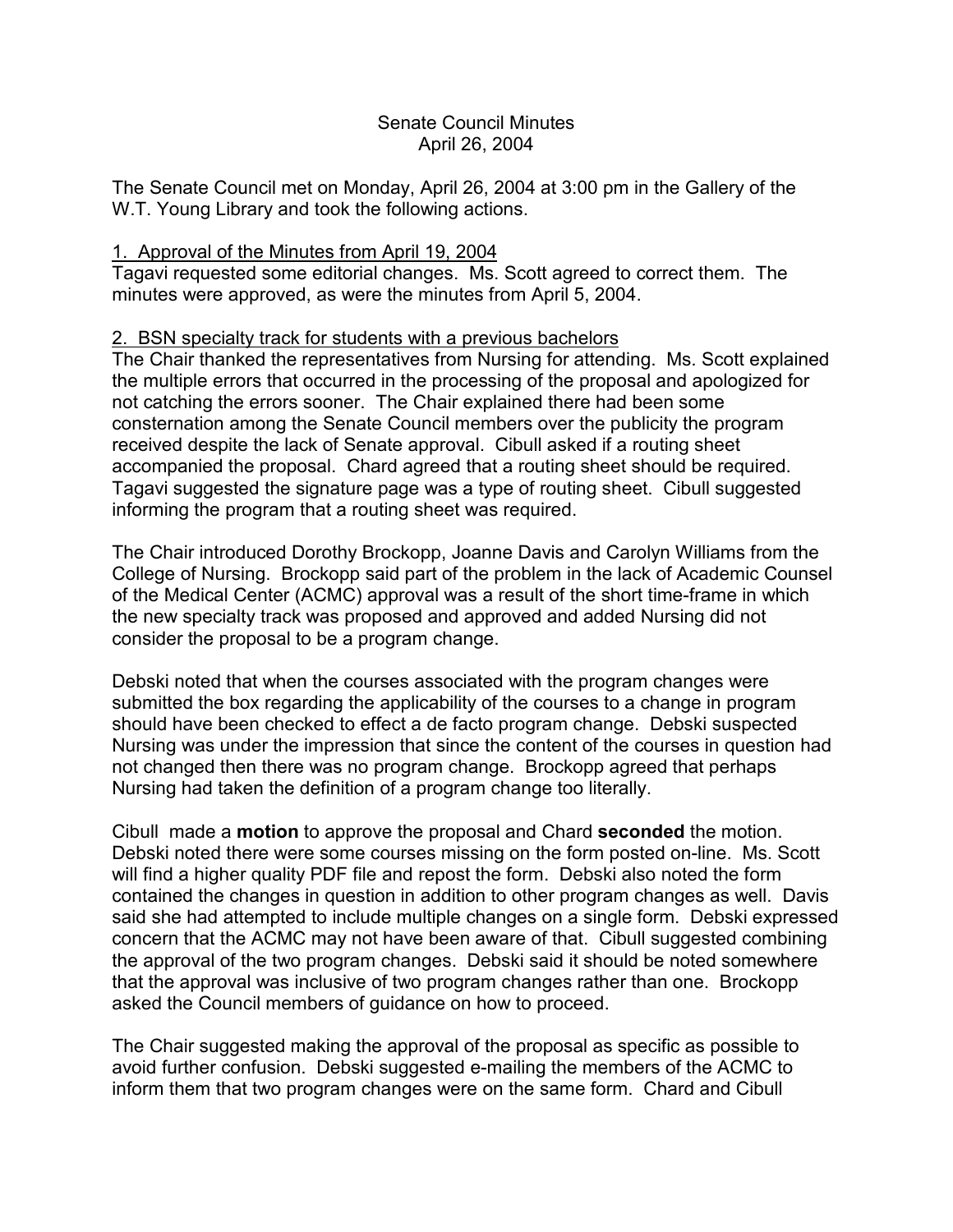agreed, and Cibull suggested the approval be circulated with references back to the recent and relevant course changes. Chard suggested approving the program change in acknowledgement of the associated course changes. Cibull reiterated the need to email the ACMC members about this issue.

Tagavi asked if the faculty of the college had voted on the proposal. Williams replied they had voted on the proposal at a meeting. Brockopp added that the college faculty's approval had been unanimous.

Ms. Scott will post a corrected version of the proposal on the Senate web site, complete with an explanation that the approval of the proposal would stand as approval of both program changes and acknowledging the course changes have already been approved by the Senate. The Chair will e-mail the ACMC to inform them of the posting and their chance to object during the ten-day circulation process.

### 3. Web focus group

The Chair introduced Renee Siegel from the UK Development Office and thanked her for attending to seek faculty input on the redesigned UK home page. Siegel asked the Council members to indicate their initial reaction to the design of the page. The Council members provided Siegel with a variety of substantive and editorial suggestions. Siegel agreed to investigate, but suggested the comments would carry most impact if indicated on the survey forms provided to the Council members. After further discussion the Chair agreed to contact the chair of the committee in charge of web changes to determine if links to Service (inclusive of Agricultural Extension Services), Calendar/Bulletin, and Governance could be included somewhere on the home page, in addition to determining if the order of items on the navigation bar could be altered to deemphasize athletics.

#### 4. Reappointment of Academic Ombud

The Chair noted the recent receipt of a communication from David Royse indicating his interest to serve a second term as Ombud. Chard made a **motion** to recommend Royse as Ombud for a second term. Kennedy **seconded** the motion. The Chair asked how the Senate Council could obtain a realistic view of whether or not the incumbent Ombud had performed well, for future cases. Cibull noted the Council members had not heard complaints from students and should conclude the incumbent was doing a good job. The motion **passed** without dissent. If the Provost concurs, Royse will be appointed as Ombud for another term.

#### Other Business:

The Chair described a petition to exercise a repeat option after graduation recently received by the Senate Council office and asked the Council members for direction. The Council members discussed the pertinent Senate Rules and notices in the Bulletin. Both the Chair and Edgerton noted precedent for denying this type of petition. After further discussion Kennedy made a **motion** to approve the student's petition. Bailey **seconded** the motion. Chard spoke against the motion, noting the inherent liability incurred by granting the petition in relation to other students whose petitions had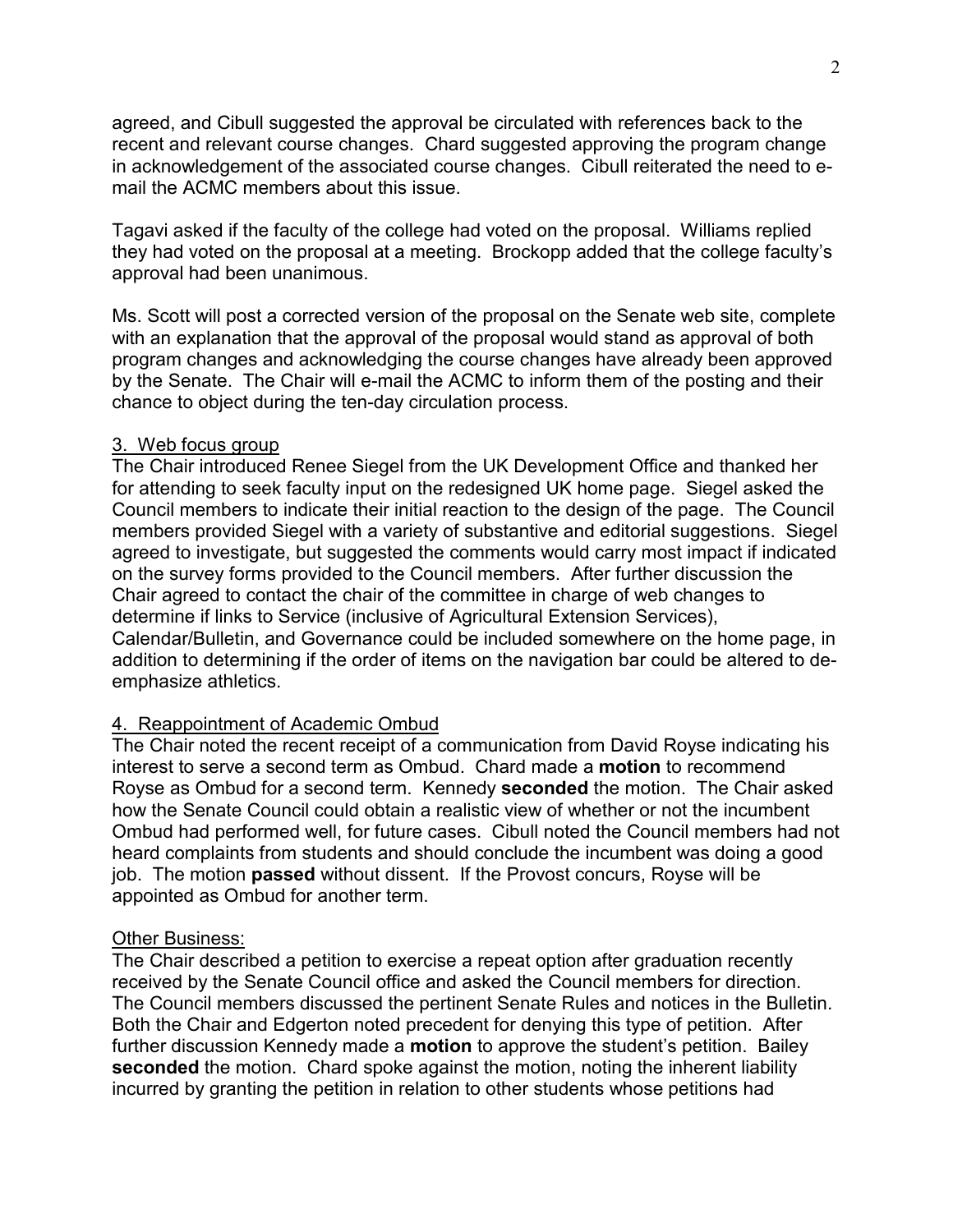previously been denied. Two voted in favor of the motion, with seven opposed. Tagavi abstained and the motion **failed**. Kaalund suggested the existing rule is too liberal. Tagavi suggested the rule should be revised. Saunier suggested the Chair should write to the Deans and ask them to specifically state information about deadlines to file repeat option on the application for degree forms. The Chair agreed to notify the Deans of the recent situation, the precedent established by the Ombud's Office and the Senate Council, and to ask the Deans to help publicize the existing rules. The Chair noted the need to examine the pertinent Senate Rules to determine if any adjustments are necessary.

### Announcements:

The Chair reminded the Council members and breakfast with the Provost the next morning and suggested enrollment management as a topic of discussion.

The Chair informed the Council members of a recent conversation between himself and Chair-elect Yanarella regarding the annual evaluation of the President. The Chair suggested asking the opinion of the faculty prior to the end of the semester. The Chair will use last year's commentary model to solicit opinions from the faculty via a broadcast e-mail.

### Other Business:

Grabau suggested the proposed Graduate Certificate in Cognitive Sciences was complex enough to require the attention of the Senate Council. Ms. Scott explained that Grossman, chair of the Academic Programs Committee, had informed her that his committee would not meet again during the Spring semester. Grabau suggested inviting Sandy Goldberg, progenitor of the graduate certificate, to the next Senate Council meeting to discuss the proposal. Ms. Scott agreed to invite Goldberg.

Debski expressed concern for the continuing phenomenon of students being admitted to programs that had not yet received Senate approval. Debski asked if programs were provided with guidelines on how long the approval process might take. Ms. Scott explained that timelines were difficult to project since both college councils and Councils of the Senate sometimes take longer than expected to approve proposals. Kennedy reiterated his e-mail suggestion that students be informed by the programs in writing that they have been admitted to a program that had not officially been approved by the Senate. Debski suggested reminding departments that programs should be approved before the admission process begins. Cibull said the departments could begin admitting students to the programs, or advertising for admission, but that enrollment of students would not serve as an explanation as to why a program or college should be approved.

Kennedy suggested involving the Administration in the conversation it the hope that they would inform the Deans of the need to be more cautious on this front. Bailey hoped to find a solution that would avoid causing pain for the students. Jones said he understood the intention was to specific the situation to students in future cases, not the current Nursing situation. The Chair suggested discussing the situation during the upcoming breakfast with the Provost. The Council members agreed.